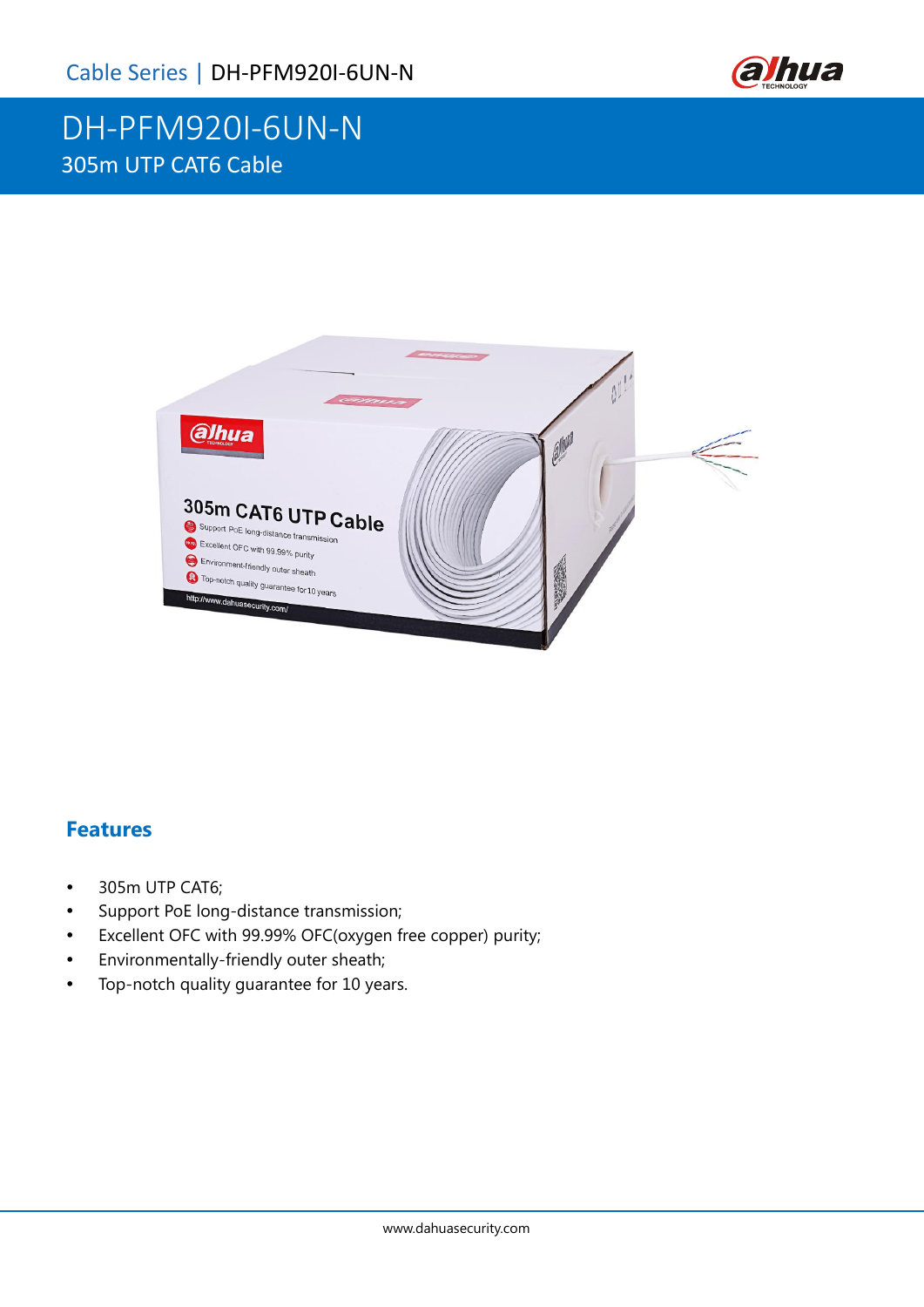## **Technical Specifications**

| <b>Model</b>                                         |                         | <b>DH-PFM920I-6UN-N</b>                         |                                    |  |
|------------------------------------------------------|-------------------------|-------------------------------------------------|------------------------------------|--|
| <b>Structure</b>                                     |                         |                                                 |                                    |  |
| Conductor                                            | Material                | OFC(oxygen free copper)                         |                                    |  |
|                                                      | Structure               | 4P*0.53±0.01mm                                  |                                    |  |
| Insulation                                           | Material                | <b>HDPE</b>                                     |                                    |  |
|                                                      | Min. average thickness  | $0.21$ mm                                       |                                    |  |
|                                                      | Diameter                | $0.95mm \pm 0.05mm$                             |                                    |  |
|                                                      | Color(4 Pairs)          | Orange, white/orange; green, white/green;       |                                    |  |
|                                                      |                         | blue, white/blue; brown, white/brown            |                                    |  |
| Rip cord                                             |                         | Yes                                             |                                    |  |
| Jacket                                               | Material                | <b>PVC</b>                                      |                                    |  |
|                                                      | Min. average thickness  | 0.40mm                                          |                                    |  |
|                                                      | Diameter                | $6.0 \pm 0.50$ mm                               |                                    |  |
|                                                      | surface                 | Smooth, full and tight                          |                                    |  |
|                                                      | Color                   | White/Grey                                      |                                    |  |
|                                                      | Length                  | 305m(1000.66ft)                                 |                                    |  |
| General                                              | N.W.                    | 11.25kg(24.8lb)                                 |                                    |  |
|                                                      | Packaging dimension     | 412mmx412mmx215mm(16.22"x16.22"x8.46")          |                                    |  |
|                                                      | Weight (with packaging) | 12.75kg(28.11lb)                                |                                    |  |
| <b>Mechanical properties</b>                         |                         |                                                 |                                    |  |
|                                                      | Tensile strength        | $\geq$ 16MPa                                    |                                    |  |
| Insulation                                           | Elongation at break     | $\geq 300\%$                                    |                                    |  |
|                                                      | Peeling property        | No damage to insulation or conductor            |                                    |  |
|                                                      | Tensile strength        | Before aging: ≥13.5MPa<br>After aging: ≥12.5MPa | Before aging: ≥13.5MPa             |  |
|                                                      |                         |                                                 | Retention rate of tensile strength |  |
|                                                      |                         |                                                 | after aging: ≥85%                  |  |
| Jacket                                               | Elongation at break     | Before aging: ≥150%<br>After aging: ≥125%       | Before aging: ≥150%                |  |
|                                                      |                         |                                                 | Retention rate of elongation at    |  |
|                                                      |                         |                                                 | break after aging: ≥50%            |  |
|                                                      | Aging condition         | 100°C*24h*7d                                    |                                    |  |
|                                                      | Peeling property        | No damage to insulation, cold                   | No damage to insulation, cold      |  |
|                                                      |                         | bending (-20C *4h), the outer                   | bending (-15C *4h), the outer      |  |
|                                                      |                         | diameter of the cable is 8 times,               | diameter of the cable is 8 times,  |  |
|                                                      |                         | without cracking.                               | without cracking.                  |  |
| Electrical performance (20°C)                        |                         |                                                 |                                    |  |
| Characteristic impedance (1-250MHz)                  |                         | $100\pm15\Omega$                                |                                    |  |
| DC resistance                                        |                         | ≤9.38Ω/100m                                     |                                    |  |
| Max. unbalance rate of line pairs' direct<br>current |                         | $≤5%$                                           |                                    |  |
| Time delay                                           |                         | ≤45ns/100m                                      |                                    |  |